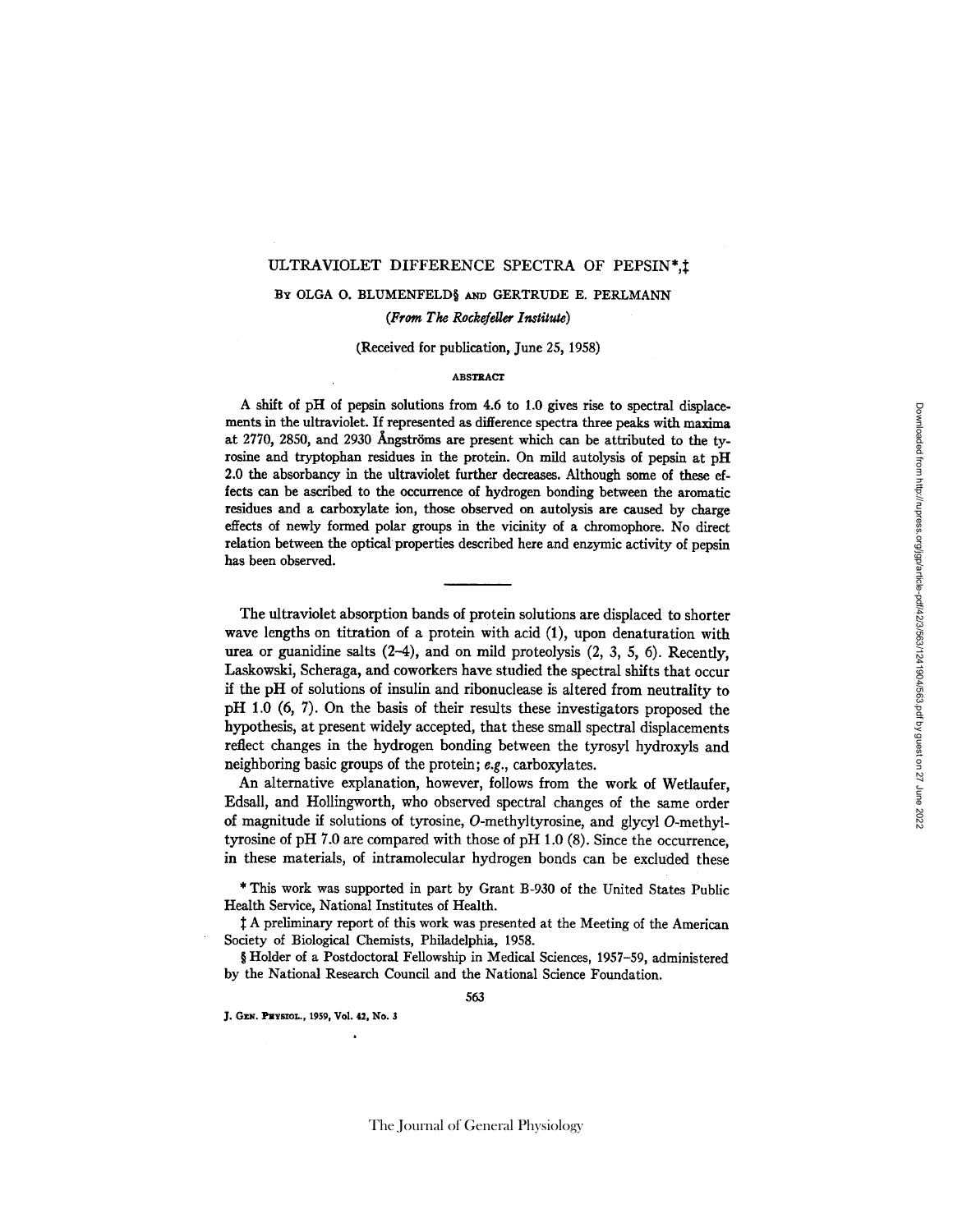effects are ascribed to the ionization of groups adjacent to the benzene ring. Thus in a protein with tightly folded peptide chains the extent of ionization of a dissociable group in close vicinity to a chromophore may influence the spectral properties.

During the past 4 years, we have initiated a study to correlate the chemical and physicochemical properties of pepsin with its enzymic activity. Pepsin is unique in that it has a great predominance of acidic amino acids over the basic ones and a high tyrosine content. It, therefore, seemed of interest to test whether or not pepsin would manifest spectral shifts in the acid pH range similar to those found for insulin and ribonuclease. The results presented in this paper indicate that this is the case but that no direct relation to the enzymic activity exists.

## *Experimental*

The crystalline pepsin used in this research was the Worthington preparation 617 with a nitrogen content of 14.83 per cent and the molar extinction coefficient,  $\epsilon = 52.47 \times 10^8$  at  $\lambda$  2780 Å.

The spectroscopic measurements were made at room temperature with a Beckman DU spectrophotometer equipped with a photomultiplier attachment in cells of 1.5 ml. capacity and a light path of 10 mm. The instrument was operated with a slit width of 0.05 to 0.3 mm. As in the work of Scheraga and coworkers the technique of differential spectroscopy was employed.

Two per cent pepsin solutions in 0.1 N sodium acetate buffer of pH 4.6 were prepared and the concentration determined by the Pregl microKjeldahl method, using the factor  $6.7<sub>6</sub>$  for conversion to a dry weight basis. Aliquots of the stock solutions were diluted to 0.16 per cent protein with the solvent of the desired composition and pH. In the pH range of 3.6 to 5.6 sodium acetate buffers of 0.1 ionic strength were used. In some cases 80 per cent of the sodium acetate of the mixture was replaced by sodium chloride. The acid pH values were obtained with hydrochloric acid to which sodium chloride had been added to attain a final ionic strength of 0.1. In some of the experiments an ionic strength of 0.02 was used. Unless stated otherwise the optical density of the test solution was recorded against a blank consisting of 0.16 per cent pepsin in 0.1 N sodium acetate buffer of pH 4.6.

The pH measurements were made at 25°C. with a MacInnes type glass electrode (9) and the pH meter was calibrated with the standard buffers recommended by Bates (10).

The pepsin solutions were assayed with the aid of the hemoglobin method (11). In some experiments the hydrolysis of the synthetic substrate, N-acetylphenylalanine diiodotyrosine, was tested (12).

#### **RESULTS**

In Fig. 1 are recorded typical differential spectra for pepsin solutions of pH 2.0 $_{4}$  and 3.3<sub>9</sub>, respectively, referred to pH 4.6. It will be noted that three peaks are present with absorption maxima at  $2780$ ,  $2850$ , and  $2940$  Å. Maxima of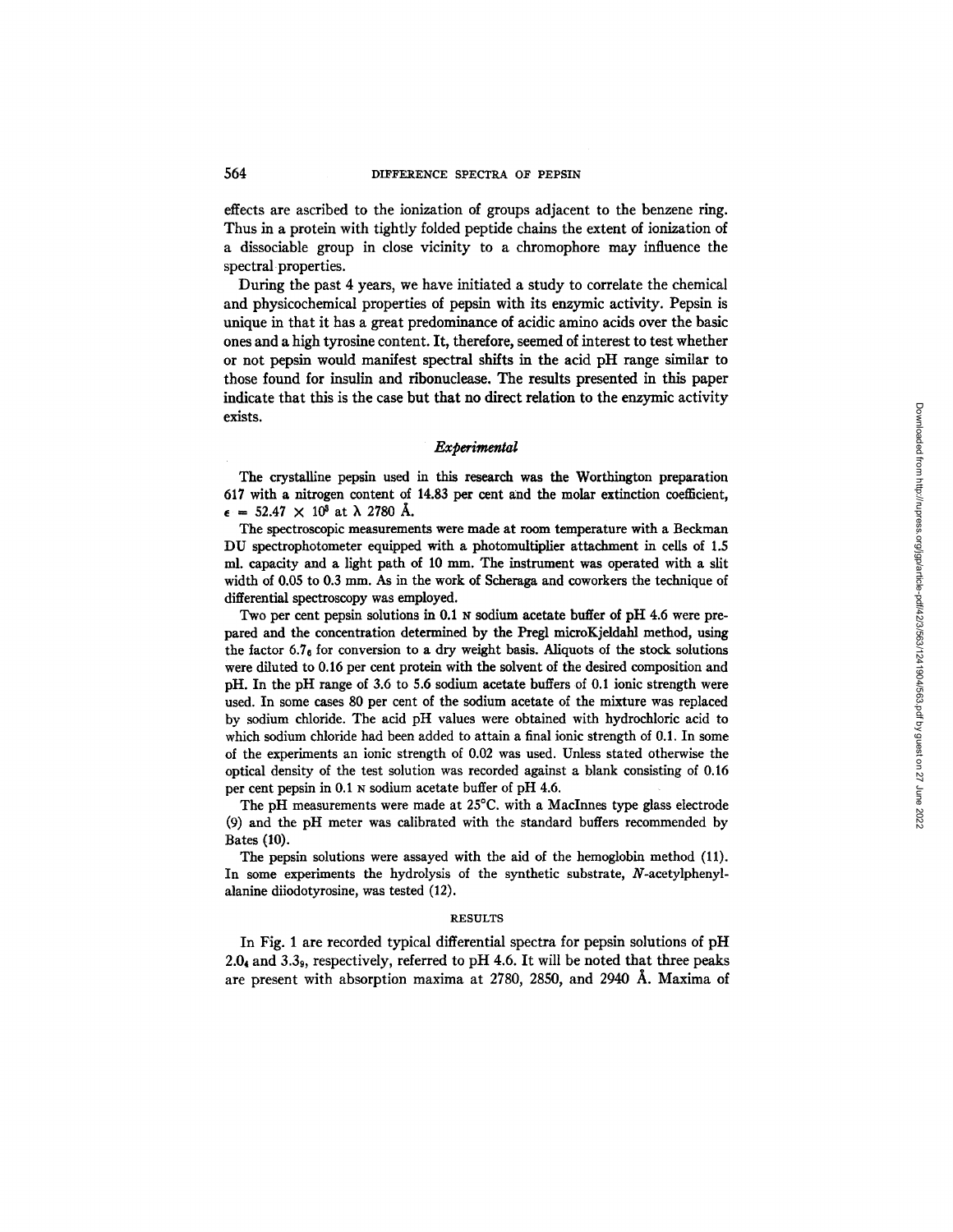wave lengths of 2780 and 2850 A were found by Laskowski and Scheraga whereas in their experiments that at 2940 Å was absent. It has been ascertained in this laboratory that this peak is due to the presence of tryptophaa residues in pepsin, an amino acid which does not occur in insulin and ribonudease (13,  $14$ ).<sup>1,2</sup> As indicated in Fig. 1, the difference of the molar extinction coefficient,  $\Delta \epsilon = \epsilon_{pH} - \epsilon_{4.6}$ , is in all cases negative thus revealing that the absorbancy of pepsin at acid pH values is smaller than that recorded above pH 4.0. In the pH range of 4.6 to 6.0 the absorption spectra of the protein are indistinguish-



FIG. 1. Difference spectra of 0.16 per cent pepsin at various pH values referred to pH 4.6.

able. Moreover,  $\Delta \epsilon$ , is independent of the protein concentration and, at constant ionic strength, does not vary with ionic composition of the solvent.

Having thus demonstrated that addition of acid to pepsin solutions gives rise to differential spectra, the question arises as to the significance of the change,  $\Delta \epsilon$ , of the molar extinction coefficient. If, as illustrated with the aid of Fig. 2,  $\Delta \epsilon$  at 2850 Å is plotted against pH a steady decrease in absorbancy is obtained

<sup>1</sup> In experiments with tryptophan, mixtures of tyrosine and tryptophan, it was established that the peak at 2920 to 2940 Ångström can be ascribed to tryptophan. A similar result has also been obtained by Scheraga and coworkers *(Biochim. et Biophysi~. Ada,* 1958, 29, 455).

2 We are much indebted to Dr. Scheraga for having communicated the results of his work on tryptophan, tryptophan derivatives and lysozyme prior to their publication.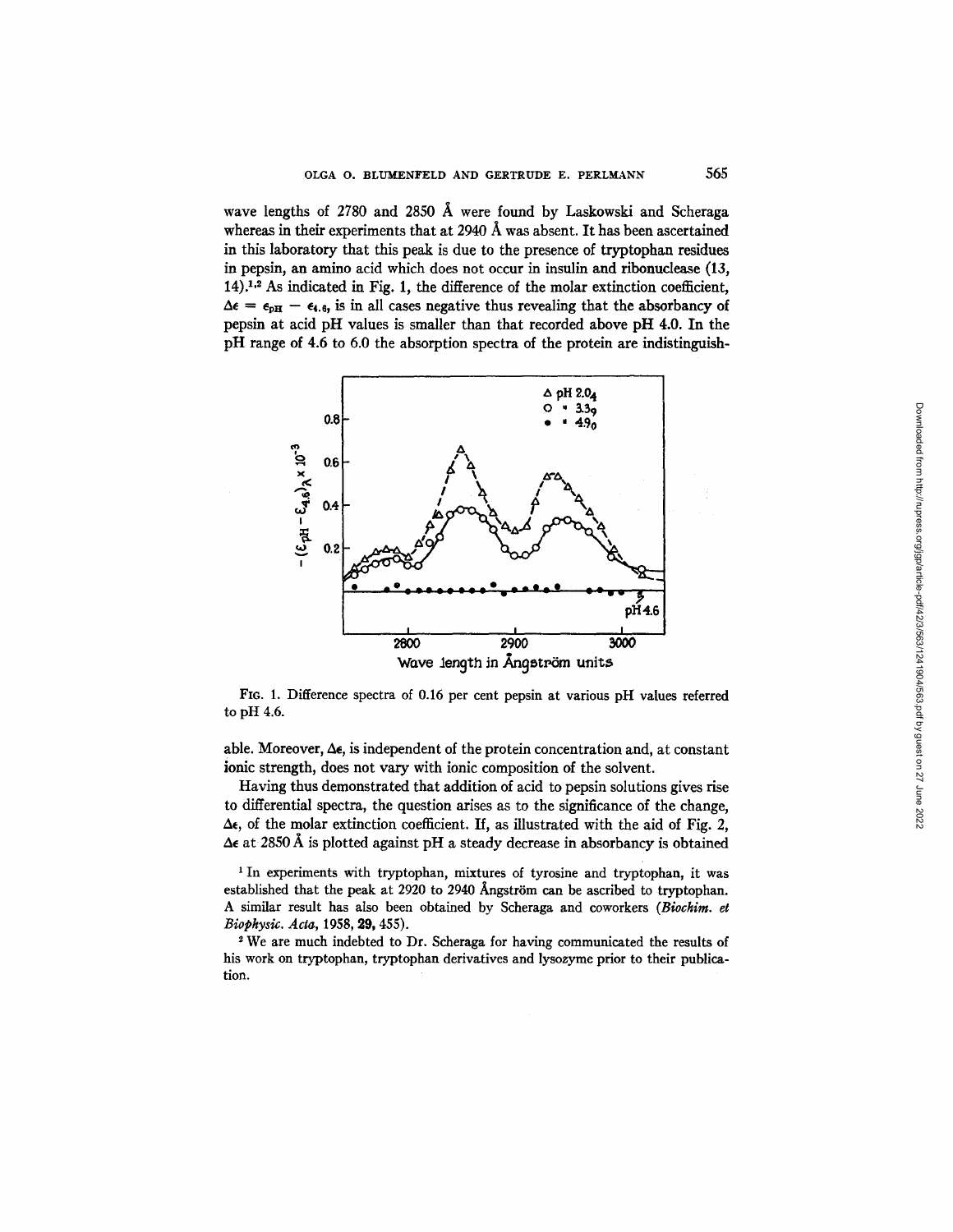

FIG. 2. Difference in molar extinction at 2850 Ångström between pepsin at pH 4.6 and other pH values and varying ionic strength.



FIG. 3. Difference in molar extinction at 2940 Ångström between pepsin at  $pH$ 4.6 and other pH values at 0.1 ionic strength.

until a plateau is reached between pH 3.0 and 1.6. On further acidification to pH 1.0  $\Delta \epsilon$  decreases. If the change in  $\Delta \epsilon$  is due to a shift in acid-base equilibrium, as the shape of Fig. 2 suggests, the apparent  $pK$  of the responsible group (or groups) is 3.70 at 0.1 ionic strength and 3.95 at 0.02  $\Gamma/2$ ; *i.e.*, the pH of half maximal  $\Delta \epsilon$ . The broken line of Fig. 2 which closely follows the solid curve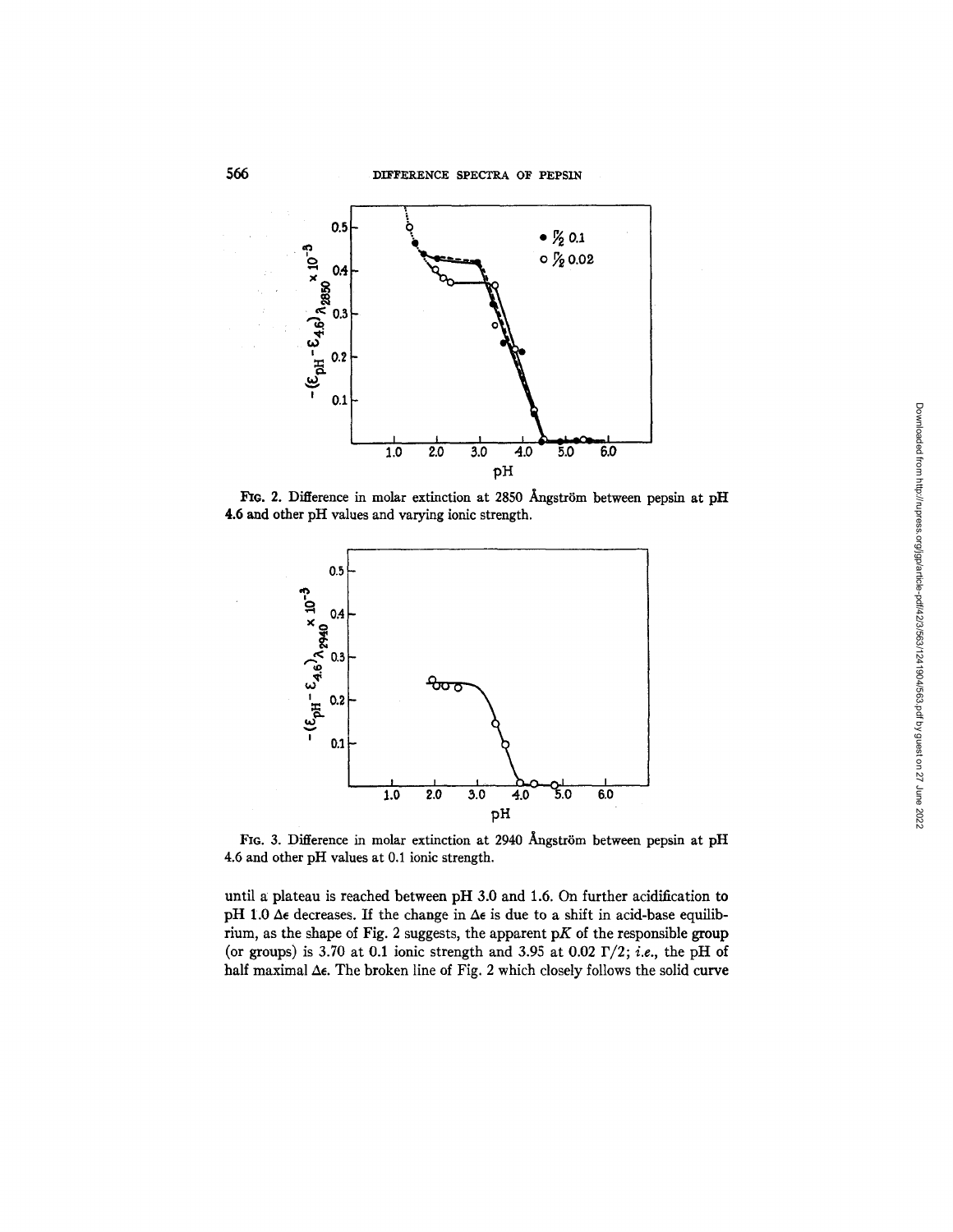indicates that the change in absorbancy is fully reversible over the pH range of 2.0 to 6.0.

A similar picture is obtained if the difference in extinction recorded at 2940  $\AA$ is expressed as a function of pH. The apparent  $pK$  in solvents of 0.1 ionic strength, however, is 3.55 (Fig. 3). Since in the pH range of 3.0 to 4.6 the carboxylic groups of the dicarboxylic acids in proteins can exist as carboxylate ions the apparent pK values given above can be taken as indication of the occurrence of bonds between such groups and the aromatic amino acid residues as postulated by Laskowski (6) and Scheraga (7).

| Composition of solvent     | pH               | Relative specific activity per nitrogen unit! |                     |
|----------------------------|------------------|-----------------------------------------------|---------------------|
|                            |                  | Hemoglobin                                    | Synthetic substrate |
| $0.1$ N NaAc- $0.01$ N HAc | 5.64             | 100                                           | 100                 |
| $0.1$ N NaAc- $0.3$ N HAc  | 4.3 <sub>4</sub> | 100                                           | 92                  |
| $0.1$ N NaAc-1.0 N HAc     | 3.6 <sub>n</sub> | 92.4                                          | 85                  |
| $0.1$ N NaCl-0.01 N HCl    | 2.3 <sub>9</sub> | 87.8                                          | Not tested          |
| $0.1$ N NaCl- $0.1$ N HCl  | 1.8 <sub>3</sub> | Not tested                                    | 83                  |
| $0.1 \text{ N}$ HCl        | 1.0 <sub>8</sub> | 78.6                                          |                     |

TABLE I *Effect of Storage in Solvents of Various Composition and pH on the Activity of Pepsin\** 

 $Ac = acetate$ .

\* Assay carried out at pH 2.0.

<sup>1</sup> The activity of a freshly prepared solution of pepsin in 0.1 N acetate buffer of pH 4.6 is taken as 100.

In the second series of experiments the activity of the protein was tested after storage in the same solvents as those used in the spectroscopic measurements. The solutions were kept at the pH chosen for 1 to 3 hours prior to the assay which was carried out in the manner described, at pH 2.0, the optimum pH for the hydrolysis of hemoglobin and N-acetylphenylalanine diiodotyrosine. Although the relative specific activity decreases with the pH, only the loss of activity below pH 2.0 is significant and most likely due to denaturation of the protein. In view of the reversibility of  $\Delta \epsilon$  it is felt that no direct relation exists between the changes in the configuration of the protein as reflected in the spectral displacements and its enzymic activity. 3

Since pepsin readily undergoes autodigestion and preferably hydrolyzes bonds adjacent to aromatic amino acids (15, 16), on autolysis new groups are formed in the vicinity of a chromophore residue which at certain pH values will be ionized. If, as illustrated with the aid of Fig. 4, the differential spectrum of a pepsin solution of pH 2.04, kept at  $37^{\circ}$ C. for 24 hours and referred to pH 4.6,

<sup>3</sup> The apparent inactivation of pepsin stored at pH 1.0 is partly reversible.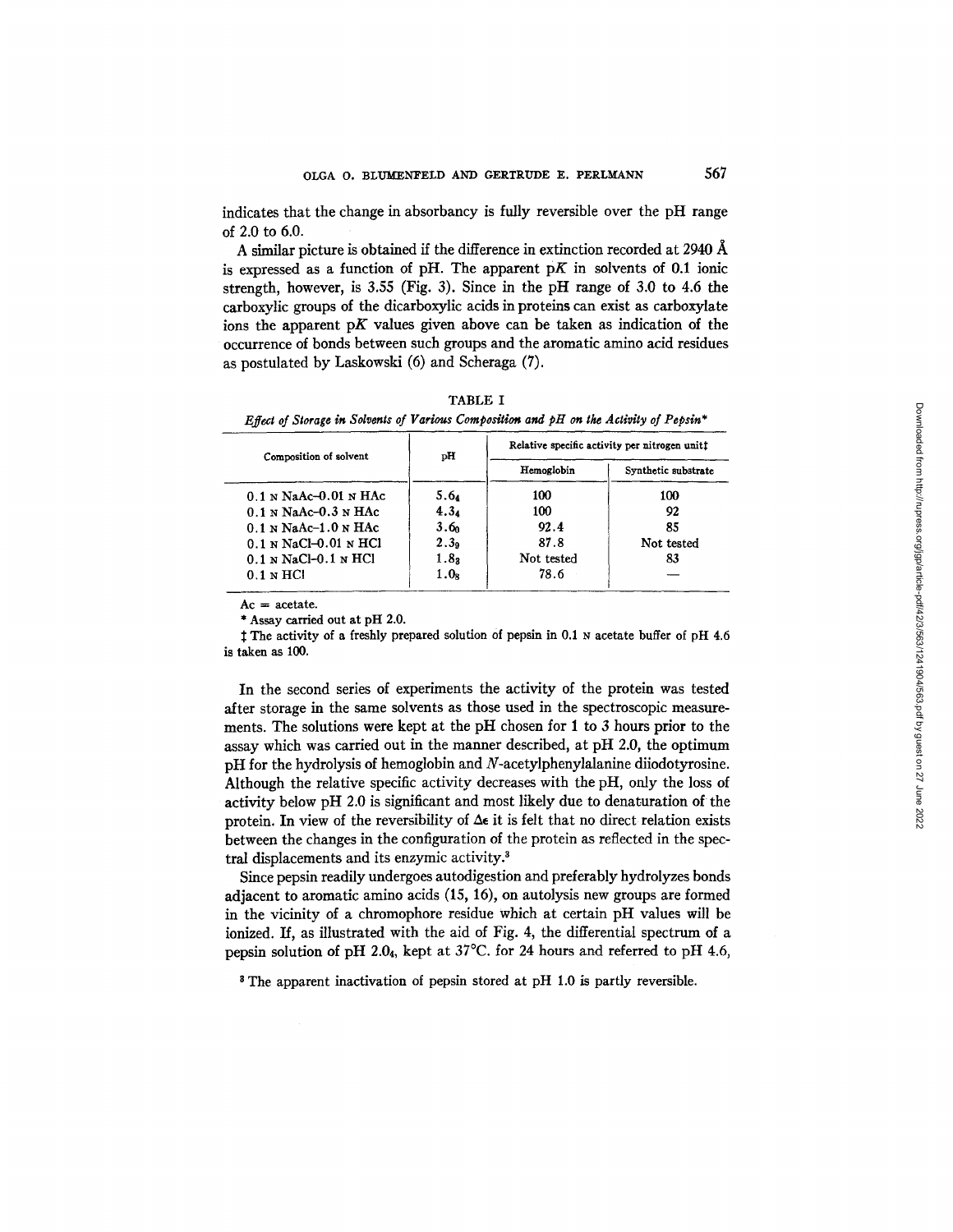is compared with that of a freshly prepared solution in the same solvent, a sixfold decrease in  $\Delta \epsilon$  has occurred. Moreover, the maximum of the tryptophan peak has been displaced from 2940 to 2920 A. The decrease in absorbancy is rapid during the first 6 hours but continues steadily as autodigestion proceeds. It is further indicated in Fig. 4 that, on removal by dialysis of the low molecular weight peptides, this differential spectrum is abolished. Since in these experiments conditions similar to those chosen by Wetlaufer and coworkers in their work with tyrosine derivatives prevail, it can be inferred that charge



FIG. 4. Difference spectra of 0.16 per cent at pH 2.04 and 0.1 ionic strength referred to pH 4.6 before (O) and after  $(\bullet)$  autodigestion at 37°C. for 24 hours, and after dialysis of autodigested sample  $(\times)$ .

neutralization adjacent to an aromatic amino acid may arise on mild proteolysis and thus influence the chromophore.

### DISCUSSION

In the present investigation it has been shown that spectral shifts occur if the pH of a pepsin solution is altered from 4.6 to 1.0. If these changes are represented as difference spectra three peaks with maxima at 2770, 2850, and 2940  $\AA$  are present which can be attributed to the presence of tyrosine and tryptophan in the protein. In view of the fact that the pepsin preparation used in this research contains 18 tyrosines, 6 tryptophans, 71 dicarboxylic acids with 36 amides, and 35 free carboxyl groups (17), hydrogen bonds of the type sug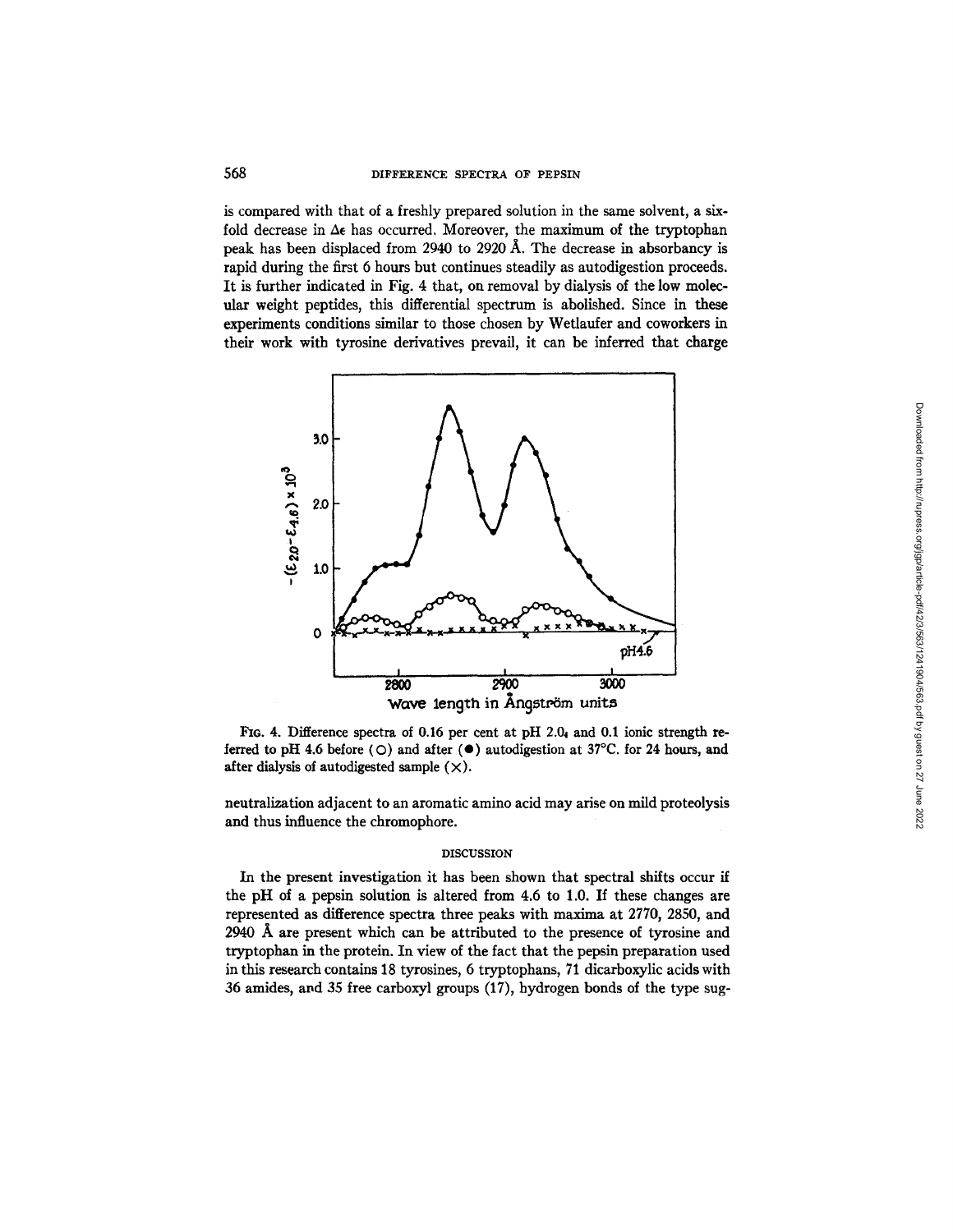gested by Scheraga and coworkers could exist between the phenolic hydroxyls of tyrosine and the imino group of tryptophan on one hand and a basic group; *i.e.,* carboxylate on the other.

If the change of absorbancy at 2850  $\AA$  is expressed per tyrosine residue the value is of the same order of magnitude as that obtained for the same pH range by Scheraga for ribonuclease (7) and by Wetlaufer, Edsall, and Hollingworth, for free tyrosine (8). In view of the fact that the relation between hydrogen bond strength and ultraviolet spectral shifts is not known it cannot be stated how many groups of the protein will be involved in bonds as those postulated above. This is further complicated by the fact that not all the tyrosine residues of pepsin are of the same reactivity  $(18, 19)$  and that the pK values of the carboxyls may vary considerably and depend on the type of the surrounding amino acids.

Although the effects described above depend, in part, on the breaking of hydrogen bonds, the decrease in absorbancy which occurs during autodigestion may be explained as follows: Since pepsin preferably acts on peptide bonds adjacent to an aromatic residue (15, 16) new polar groups in close proximity to the chromophore are formed. Thus a relatively small configurational change takes place that influences the spectral properties of the protein in the manner postulated by Edsall and collaborators. Moreover, it is of interest to note that the decrease in absorbancy precedes somewhat the release of non-protein nitrogen material. It appears, therefore, that we actually observe during the early stages of the autolysis the breaking of a few peptide linkages before the appearance of dialyzable peptides.

In the light of the results presented in this investigation we have arrived at the conclusion that although hydrogen bonds between tyrosine hydroxyls and carboxylate ions undoubtedly exist in pepsin and may account for some, but not all, of the changes in the optical properties described here, they are not the determining factor in establishing the specific configuration of the peptide chain necessary for the enzymic activity of the protein.

We wish to express our sincere thanks to Dr. John T. Edsall of Harvard University for helpful discussions of this problem and for the opportunity to read his manuscript prior to publication. Our thanks go also to Miss Inese Sniedze for her able assistance in the activity measurements.

## BIBLIOGRAPHY

- 1. Shugar, D., *Biochem. J.,* 1952, 82, 142.
- 2. Sela, M., and Anfinsen, C. B., *Biochim. et Biophysic. Acta,* 1957, 24, 229.
- 3. Sela, M., Anfinsen, C. B., and Harrington, W. F., *Biochim. et Biophysic. Acta*, 1957, 26, 502.
- 4. Harrington, W. F., and Schellman, J. A., *Compt.-rend. trav. Lab. Carlsberg, ser. chim.,* 1956, 30, 21.